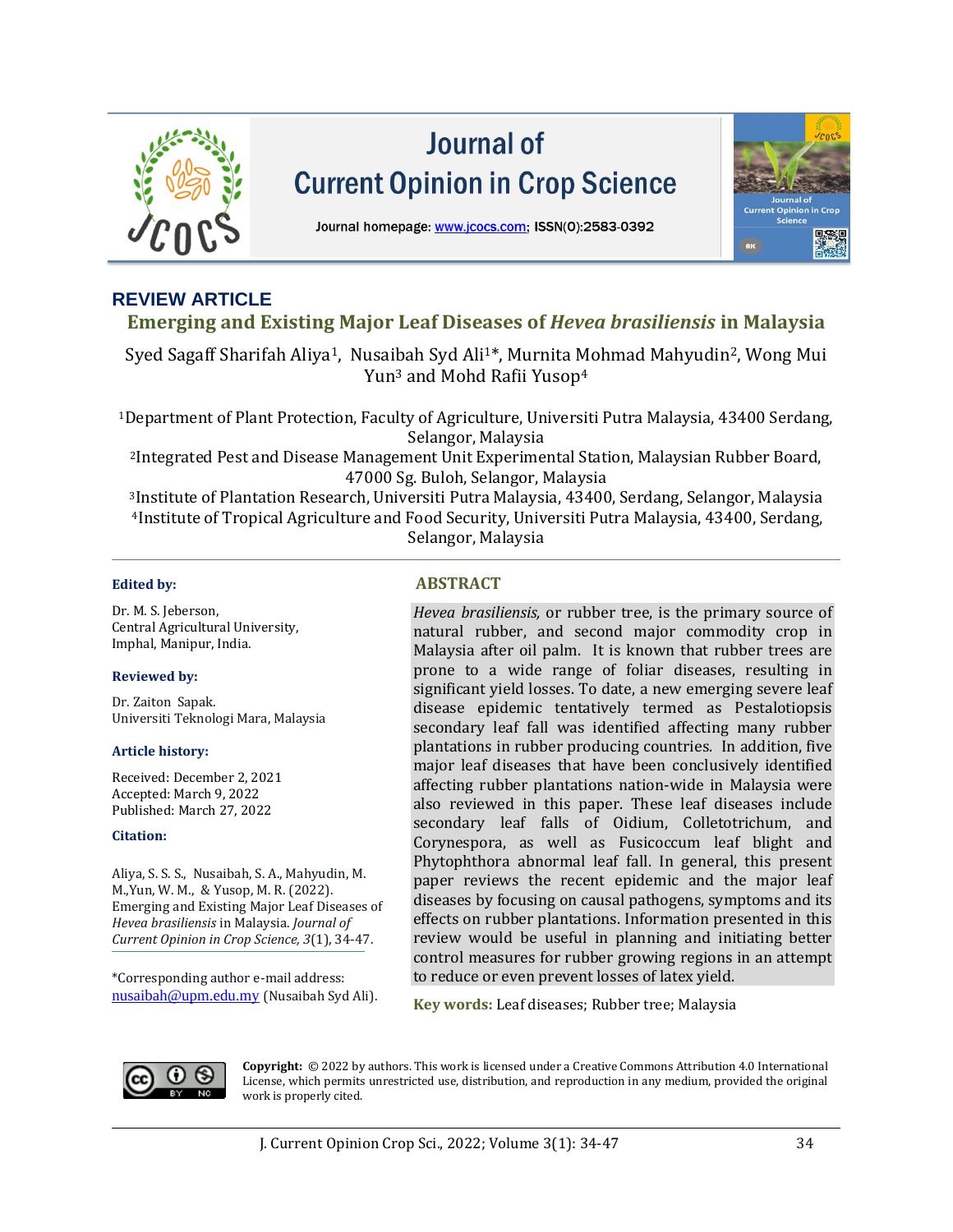#### **INTRODUCTION**

*Hevea brasiliensis* (family Euphorbiaceae) is a tropical tree native to the Amazon Forest of South America (Noordin et al., 2012). In the 1960s, Malaysia was one of the world's leading natural rubber producers in the world. However, Malaysia was in the third ranking by only producing 8% of the total natural rubber globally, (Fox and Castella, 2013). Currently, natural rubber production is facing many challenges including fluctuations in price, lack of competent tappers and the risks of destructive epidemics (Heng and Joo, 2017).

Recently, a severe epidemic of new leaf disease on rubber plantations was reported. The disease bears a symptom of brown circular spots, that was never been reported before. Presently, the causal agent was identified as *Pestalotiopsis* sp., but it is yet to be confirmed by various on-going research



Oidium Secondary Leaf Fall (Livanage et al., 2016)



Colletotrichum Secondary Leaf Fall (MRB, 2018)

**Symptoms of Rubber Leaf Diseases** 

Fusicoccum Leaf Blight (MRB, 2018)



collaborations. As for now, the disease is known as

In Malaysia, five major types of leaf diseases affecting rubber plantation nation-wide were documented. These diseases are secondary leaf falls of Oidium, Colletotrichum, and Corynespora, as well as Fusicoccum leaf blight, and Phytophthora abnormal leaf fall. Figure 1 displays the foliar symptoms of

The diseases mentioned above have been considered important as they affect physiological processes and production of latex, ultimately affecting the economy of the producing country. The aim of the present review is to introduce a new emerging epidemic and gather comprehensive information on major leaf

Pestalotiopsis secondary leaf fall.

diseases of rubber in Malaysia.

these diseases.

Corvnespora Secondary Leaf Fall (MRB, 2018)

Pestalotiopsis Secondary Leaf Fall



Phytophthora Abnormal Leaf Fall (Krishnan et al., 2019)

**Figure 1.** Symptoms of Major Rubber Leaf Diseases in Malaysia

#### **EMERGING PESTALOTIOPSIS SECONDARY LEAF FALL**

#### *The Pathogen*

A new emerging epidemic of rubber leaf disease, first reported to infect rubber plantations in Indonesia, was originally thought to be caused by *Fusicoccum* sp. Later, the causal agent was pinpointed to *Pestalotiopsis* spp. However, the factual causal pathogen is yet to be confirmed. At present, on-going research collaborations among the members of International Rubber Research Development Board (IRRDB) have been undertaken to affirm the causal agent of the outbreak.

#### *Distribution of the Disease*

The disease was initially reported by Dr. Febbiyanti from Indonesian Rubber Research Institute (IRRI) in 2016. At the end of 2017, the disease spread throughout South Sumatera (personal communication, November 5, 2019). To date, the new leaf disease has spread to four other rubber producing countries, namely India, Malaysia, Thailand and Sri Lanka. In 2017, the disease was reported by Dr. Shaji Phillip from Rubber Research Institute of India in "Meeting of Technical Committee on Plant Protection" organized by Association of Natural Rubber Producing Countries (ANRPC) on 5 November 2019 at Kuala Lumpur, Malaysia. In the same year, Dr. Murnita Mohmad Mahyudin and her team from Malaysian Rubber Board (MRB) also detected the occurrence of this disease in Johor state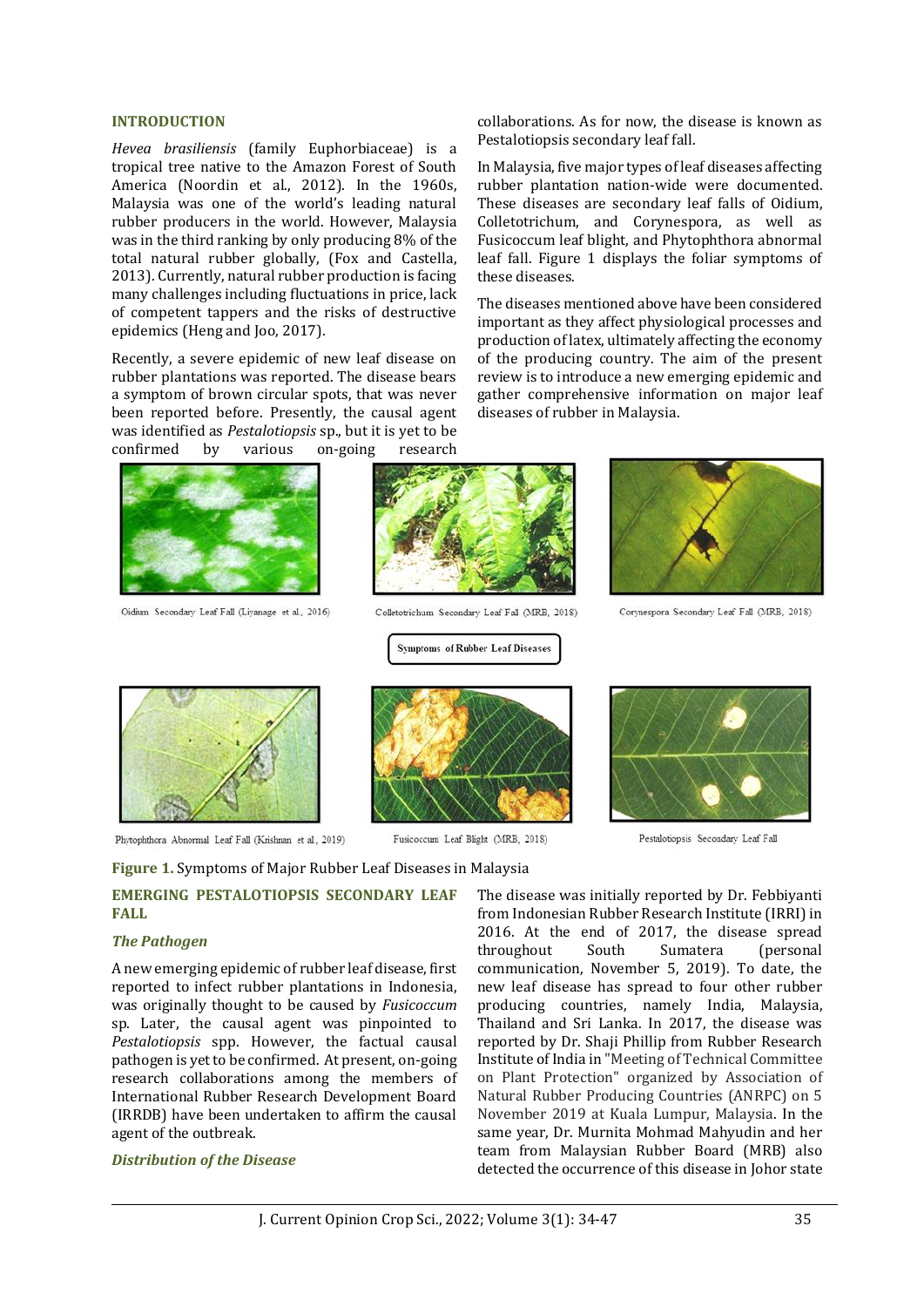of Malaysia (personal communication, November 5 2019). In 2019, Dr. Arom Rodesuchit from Surat Thani Rubber Research Centre of Thailand reported the first occurrence of the disease at a rubber plantation in Narathiwat, Thailand at a "Meeting of Expert on Pestalotiopsis Leaf Disease" organized by Rubber Authority of Thailand (RAOT) from 13 - 15 January 2020 at Surat Thani, Thailand. Last but not least, in 2019, Sri Lanka stated the occurrence of the disease as confirmed by Dr. Chandra Kumara Jayasinghe from International Rubber Research and Development Board (personal communication, February 11, 2020).

According to Dr. Murnita (personal communication, November 5, 2019), in Malaysia, the disease began to infect rubber plantations in November 2017 in Johor at Labis district (2 hectare), Kulai district (1 hectare) and Setindan area (30 hectare). The affected rubber clones were RRIM 2001, RRIM 2002, RRIM 2025, RRIM 2023, RRIM 3001, RRIM 600, PB 260, PB 235, PB 347 and PB 350. In 2018, the disease has spread to other states which included Negeri Sembilan, Selangor, Perak, Pahang, Kelantan and Terengganu. In 2019, the disease was recorded in all states in Peninsular Malaysia except for Perlis and Penang. However, till to date, Sarawak and Sabah states are free from the new outbreak.

#### *Symptoms*

The symptoms of *Pestalotiopsis* secondary leaf fall were observed as circular spots with brown necrotic lesions on matured rubber leaves (Figure 2). The fungus infects matured rubber trees aged around 10 to 15 years. Most of the infected rubber plantation had low or no application of fertilizers. The disease causes defoliation up to 90% of the canopy (personal communication, November 5, 2019).

#### *Disease Cycle*

At present, no information was available on the disease cycle.

#### *Epidemiology*

Pestalotiopsis secondary leaf fall favours wet environment with high humidity. In Malaysia, wintering season begins in January to March. Young rubber leaves appear in March and April. Soon after, the leaves mature around May and June. At this stage, disease symptoms began to appear as the pathogen attack matured rubber leaves. Generally, July until October is the time for harvest (tapping) latex when yield is at its peak. Unfortunately, rainy season together with production of matured rubber leaves make it more susceptible for the outbreak to occur. The pathogen spread or transmits through rain splash and air. Favourable temperature and susceptible rubber clones transmit the disease more rapidly. In Malaysia, the epidemic began around October and November, and subsequently the yield of latex drops significantly.

#### *Disease Management*

According to Dr. Murnita, in Malaysia, the disease is currently being controlled by spraying fungicides such as chlorothalonil, mancozeb, propineb, propiconazole and hexaconazole. Spraying of fungicides are usually done on the ground and the canopy for three to six rounds. Prevention and control of the outbreak can also be done by improving good agricultural practices such as use of fertilizers, good weed control and use of resistance clones. Data from observations and surveys during advisories by MRB revealed that rubber clone RRIM 600 and PB 350 have been classified as severe to very severe towards the disease respectively. Clone RRIM 2002 was classified as moderate to severe. The severity of clones RRIM 2001, RRIM 2023, RRIM 2025, RRIM 3001 and PB 260 are moderate towards the disease. Clones that are low in severity towards the disease are PB 235 and PB 347 (personal communication, November 5, 2019).



**Figure 2.** Circular spots with brown necrotic ring on green matured rubber leaf (A); dark green circular spots on orangey rubber leaf (B)

### **OIDIUM SECONDARY LEAF FALL**

#### *The Pathogen*

Oidium secondary leaf fall, commonly known as powdery mildew is caused by *Oidium heveae* which is an obligate parasite requiring a living host to

sustain. At present, no specific virulent strain of *O. heveae* has been reported in Malaysia.

#### *Distribution of Disease*

The first outbreak of the disease was reported in 1918 affecting rubber trees in Indonesia (Young,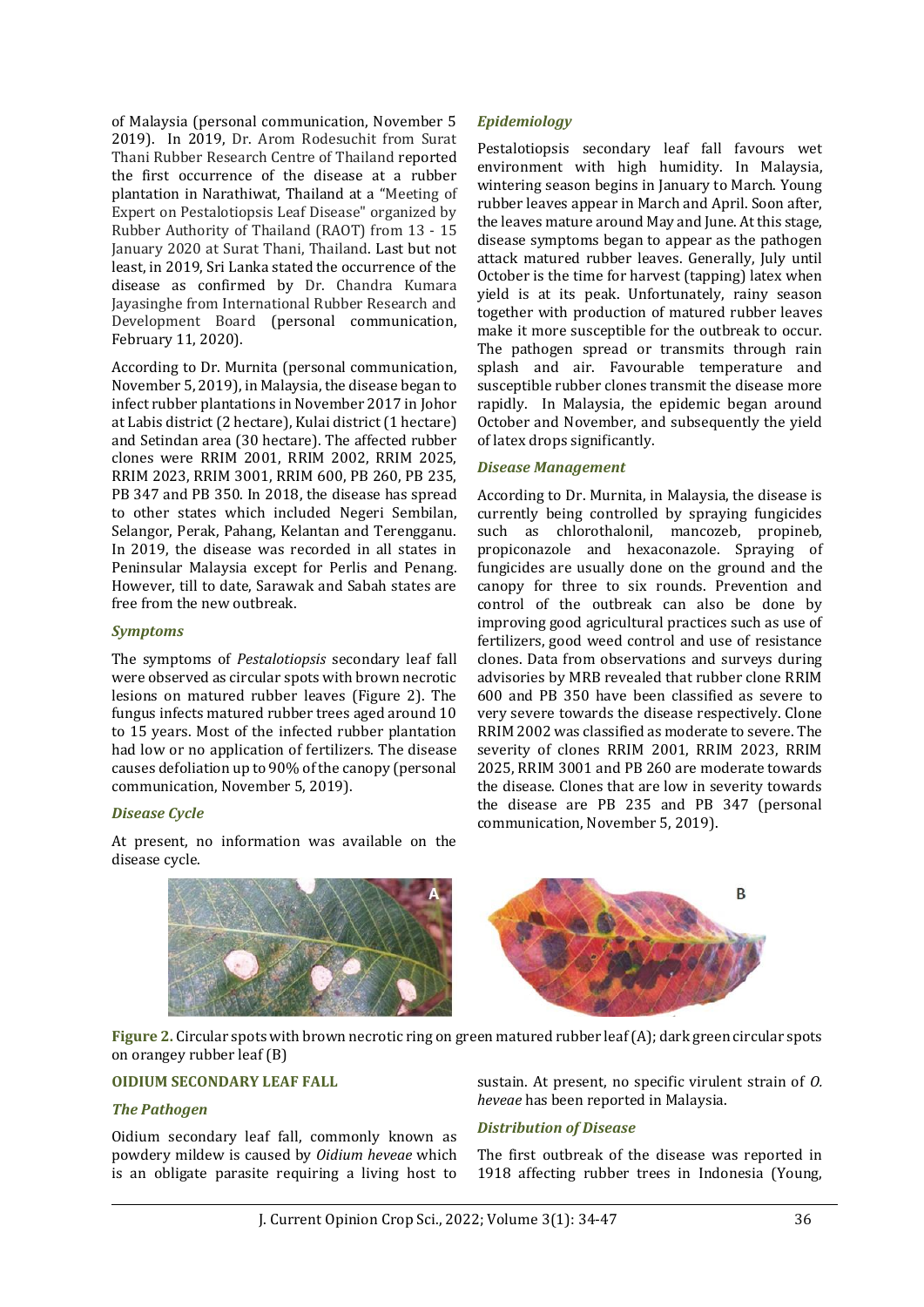1949). The outbreak spread to Malaysia, Brazil, Papua New Guinea and India (Shaw, 1967). Braun and Cook (2012) reported that *O. heveae* was detected in Asian countries including Malaysia, Thailand, Vietnam, Cambodia, Indonesia, India, and Sri Lanka. The pathogen was also detected in some African countries including Uganda, Tanzania, Ghana and Congo. Other rubber-growing regions affected by the disease included Cameroon, Brunei, Myanmar and Malawi (Liyanage et al., 2016).

#### *Symptoms*

Infected young leaves generally shrink, curl, crumple and with edges rolling inwards. Subsequently, leaves display blackened, with white mycelia on the surfaces before finally fall (Liyanage et al., 2016). White patches of mycelia generally grow on both sides of matured leaves which later turn yellow and brown, forming necrotic spots which reduce the efficiency of the processes of photosynthesis (Liyanage et al., 2016). At a later stage of infection, the whole lamina is covered by mycelia. Later, the foliar parts fall, leaving the petioles attached to the twigs. After several days, the petioles drop. The disease causes secondary leaf fall of young leaves that appear after wintering (Fernando, 1971). This causes a major defoliation leading to severe retardation of growth and extensive loss in yield up to 45% (Liyanage et al., 2016).

#### *Disease Cycle*

Conidiospores of *O. heveae* will landed on the surface of a leaf. Subsequently, conidia form germ tubes and thereafter the appressoria at the end of the tubes. The appressoria adhere spores to the surface of host tissues and start to invade the host. A feeding structure, known as haustoria develops in the cells indicating successful infection. Soon after, secondary hyphae proceed to branch out on the surface of the host. Finally, the conidiophores form at top of leaf stalks, completing a disease cycle (Sun et al., 2015).

#### *Epidemiology*

The spores of the pathogen are spread via wind. Transport of infected planting materials also contributes to the dissemination of the pathogen (Ramakrishnan and Radhakrishna, 1963). High humidity makes the environment more favourable for the spread of the pathogen (Heng and Joo, 2017). A temperature of slightly below 30°C was best for production of *O. heveae* spores (Liyanage et al., 1986). Contrarily, the release and dispersion of spore were reported to be more favourable at high temperature together with the occurrence of great air turbulence (Fernando, 1971) and low moisture (Peries, 1966a). The outbreak is notably severe in subtropical regions (Liyanage et al., 2016). Powdery mildew is said to be aggravated by climate change. For instance, fluctuations in rainfall regimes, rising temperatures, moisture and immense atmospheric humidity (97 to 100%) were reported to have increased pathogenicity of the disease (Narayanan and Mydin, 2012).

#### *Disease Management*

An effective method to reduce infection is by sulphur dusting of four to six rounds on tractor-mounted mist blower at intervals of 5 to 7 days during budburst (Heng and Joo, 2017). The first application was proposed to be conducted two days after bud burst (when 10-15% of leaf buds reach 5mm) and to continue for at least 80% of the susceptible period. A minimum of four applications were required within five to six weeks during a refoliation cycle. Wettable sulphur at a ratio of 1 kg in 400 L of water was proposed as suitable and efficient for rubber seedlings in nurseries (Priyadarshan et al., 2005). The employment of disease-resistant clones appears to be the simplest and most economical way of managing Oidium secondary leaf fall. Malaysian clones RRIM 929, RRIM 928, RRIM 2025, PB 350 and PB 260 have been grouped as moderately resistant clones, while RRIM 2001, RRIM 2002, RRIM 2023, RRIM 2024 and RRIM 3001 were grouped as resistant clones towards *Oidium* secondary leaf fall (Anon, 1998).

#### **COLLETOTRICHUM SECONDARY LEAF FALL**

#### *The Pathogen*

*Colletotrichum gloeosporioides* is the causal pathogen of Colletotrichum secondary leaf fall disease in rubber. At present, there is no virulent strain reported in Malaysia.

#### *Distribution of Disease*

Colletotrichum secondary leaf fall disease has been observed in most rubber-growing regions of Southeast Asia (Brown and Soepena, 1994), Sri Lanka (Jayasinghe et al., 1997), India (Saha et al., 2002) and China (Liu et al., 1987).

#### *Symptoms*

The disease establishes on rubber plants from the period of refoliation causing extensive damage on leaves at copper brown and light brown stages (Manju et al., 2014). Beyond light brown stage, the disease does not cause leaf fall (Manju et al., 2014). Severe deformation of leaves has been reported to occur in light green stage and beyond. As a result of leaf deformation, active leaf area is substantially reduced. The pathogen affects the development of rubber trees causing stunted growth, dieback, secondary leaf fall, dieback and death of trees at nursery stage and in the field. Moreover, the production of latex in mature rubber trees will be reduced due to the disease (Sabu et al., 2000).

*Disease Cycle*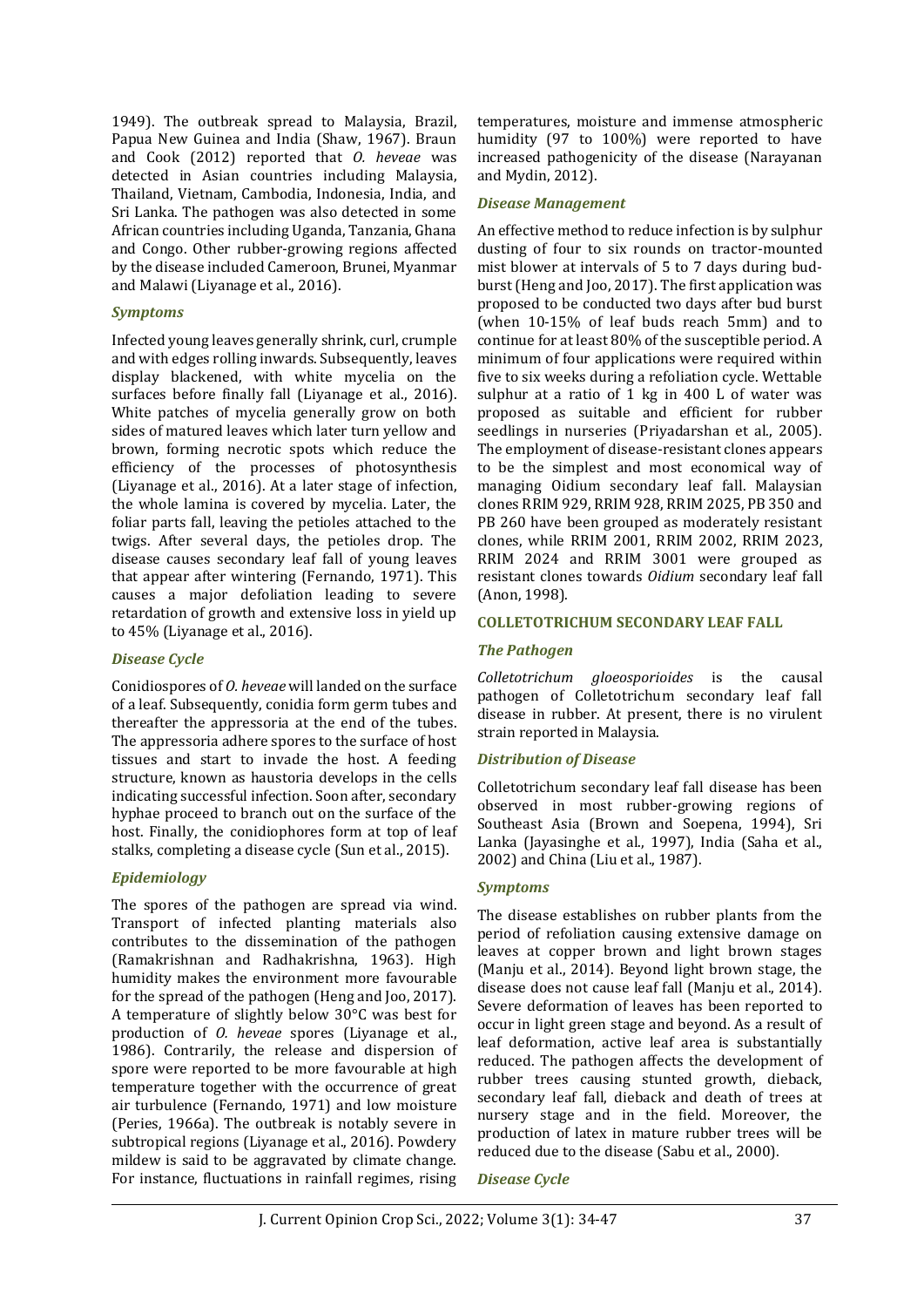*C. gloeosporioides* initiates interaction with rubber trees through production of melanised appressorium by spores that germinate on host surfaces penetrating the host cuticle. Soon after penetration, infection vesicles and primary hyphae are formed. Subsequently, secondary hyphae develop and colonize neighbouring cells. Eventually, visible lesions can be seen at the sites of infection (Munch et al., 2008).

#### *Epidemiology*

The main elements that influence infection rate particularly during refoliation are temperature, humidity and rainfall (Sailajadevi et al., 2005). Pathogen favours cloudy weather, more rainy days, slight sunshine and temperature of 29 °C. Pathogens persevered on and in seeds, trash and also weed hosts. Spores are spread by infected seeds, air currents, water splash and insects. Serious outbreaks make trees bare of leaves or with unhealthy foliage and retarded growth, hence lengthen the plants immaturity period (Manju et al., 2014).

#### *Disease Management*

The present method used to control Colletotrichum secondary leaf fall is by application of fungicides such as chlorothalonil and propineb, once a week until the leaves matured (MRB, 2018). The size of matured rubber trees has been noted as the limiting factor for controlling the disease. Although aerial treatment has been documented to be necessary for efficient control, the method raises environmental and health concerns. Artificial defoliation technique is another method of controlling Colletotrichum secondary leaf fall disease (Guyot et al., 2001). The process takes advantage of the time of natural wintering of the rubber trees. The technique involves the removal of entire leaves by chemical defoliation before the start of natural wintering. New leaves refoliate and mature earlier, and this coincides with the dry season where *C. gloeosporioides* is not active. Hence, secondary leaf fall is avoided. The technique accelerates leaf senescence and fall, and initiates rapid refoliation. The method was established in Asia, then in Cameroon and Gabon. In Malaysia, the technique was well-tested in 1968 and from 1974, and was adopted on large-scale to control the disease. Herbicides such as MSMA, merphos or sodium cacodylate were used in this technique. Application of the herbicides was documented to cause early refoliation, generally occurring before the rainy season, which helps rubber trees to avoid fungal infection (Guyot et al., 2001). Rubber clone PB 260 was reported as less susceptible to the disease (Guyot et al., 2001). To date, no recent literature listing the revised list of susceptible or resistant clones toward the disease.

#### **CORYNESPORA SECONDARY LEAF FALL**

#### *The Pathogen*

The disease is caused by fungus, *Corynespora cassiicola* which produces a toxin, cassiicolin*. C. cassiicola* grows very well under high humid conditions with temperature range of 28 to 30°C and long sunshine hours. The fungus is recognized as a necrotrophic pathogen that invades host through secretion of phytotoxic compounds (Breton et al., 2000). In Malaysia, there are multiple virulent strains of this fungus with different levels of virulence. Studies have shown that Strain CKT05D is virulent towards rubber tree causing severe infection, while Strains CSB16 and CLN23 showed moderate to low levels of infectivity. The least aggressive strain was recorded as Strain CKT05F which caused mild necrotic lesions (Siti Shuhada et al., 2015).

#### *Distribution of the Disease*

The fungus was first isolated from rubber trees in 1936 in Sierra Leone, later in India and in budwood nurseries in Malaysia during 1960 (Newsam, 1960). The disease has spread to most other rubberproducing countries in Asia which include Indonesia, Thailand, India and Sri Lanka. African countries were also affected by the disease at the end of 1980s (Déon et al., 2012b).

#### *Symptoms*

The disease exhibits different symptoms in over 80 host plants under wide environmental conditions (Jayasinghe, 2000a). The variety of symptoms often posed difficulties in early identification and control of the disease (Umoh and Fashoranti, 2018). The most familiar symptom was described by Jinji et al. (2007) as circular amphigenous lesions of different sizes with brown or white papery centre, encircled by brown margins and yellow halo surrounding the ring (Manju, 2011). The centre of the lesions may disintegrate, leaving holes. The shot holes effects which appear on leaves were said to be due to breakdown in the centre of the spots (Jinji et al., 2007). Frequently, the primary vein or mini veinlets adjacent to the spot becomes dark in colour giving rise to 'fishbone' or 'railway-track' appearances (Jinji et al., 2007). The fungus has been observed to cause the fall of young and old leaves. Repeated defoliations of a tree cause die-back of shoots and death of the affected tree. Under natural conditions, it was observed that the disease was more severe at the stage when a greater portion of the canopy was covered with light green leaves (Manju et al., 2014).

#### *Disease Cycle*

After the pathogen infects a rubber tree, the disease progresses rapidly. The conidia germinate and germ tubes are produced and infect leaves via wounds and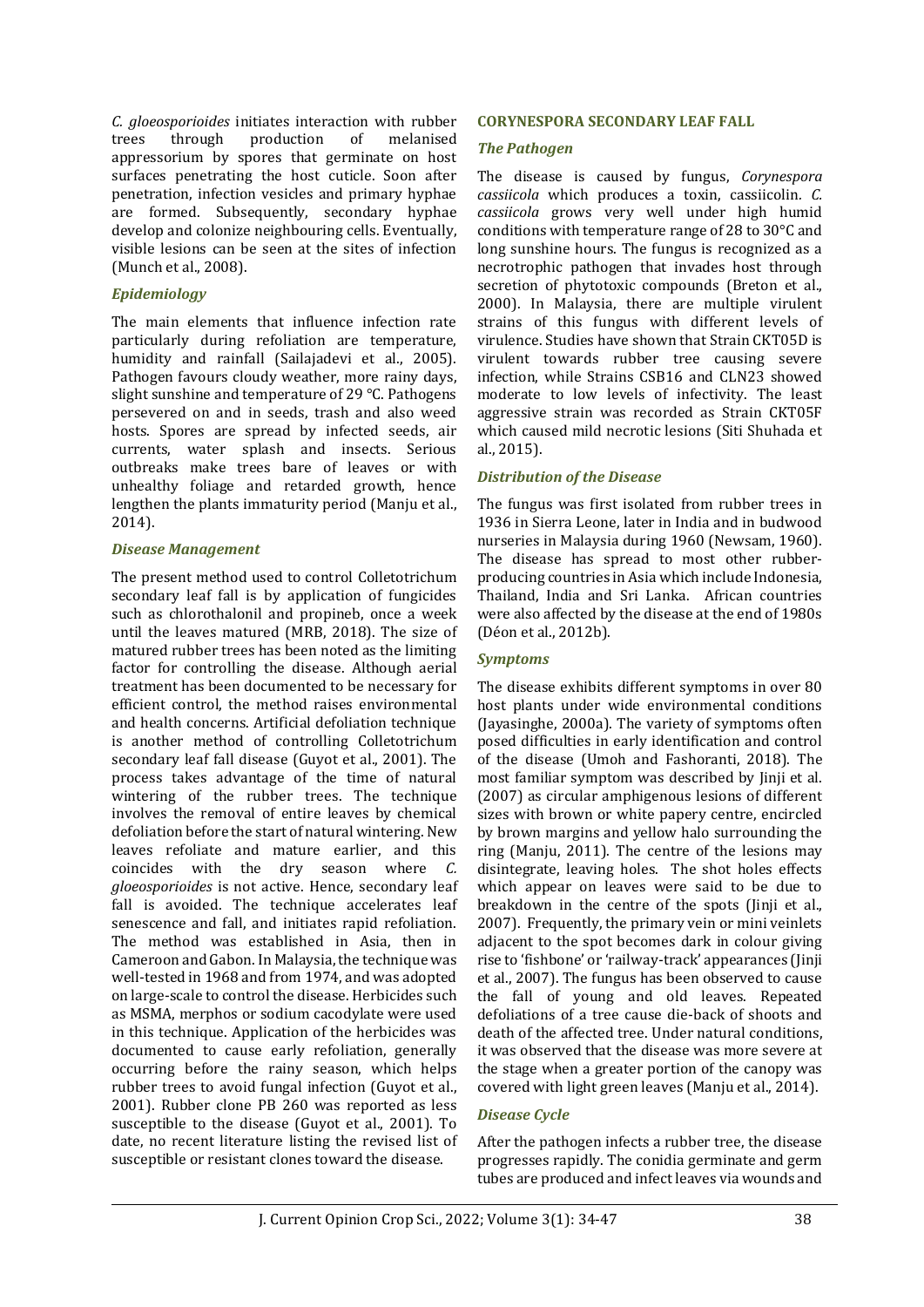extended into leaf veins. Within 24-hour period, the mycelia extend through host cells including intercellular spaces. After two days, the surfaces of lesions are covered with mycelia. Soon after, conidiophores with conidia protrude from the lesion spots (Liu et al., 2014). Toxin cassiicolin is vital in the initial phase of infection. According to Déon et al. (2012a), one or two days after inoculation, before the appearance of the first symptoms, a peak of cassiicolin transcripts occurred regardless of the susceptibility of the rubber clones. The main enzyme involved in pathogenesis of the *C. cassiicola* was reported as pectin lyase. Cellulolytic enzymes also take part in the later stage of infection (Jayasinghe et al., 1998a).

#### *Epidemiology*

The severity of the disease was reported to be aided by water stress, poor soil fertility and unbalanced or not enough nutrient supply (Rao, 1975). Spores' liberation is by wind (Jayasinghe, 2000a). The dispersion of spores has been observed to peak during mid-day. It was observed that spore dispersal was at its peak during dry season with temperatures between 25 to 30°C (Jayasinghe, 2000a). However, the disease occurs when the surface of leaf is damp (Jayasinghe, 2000a). The epidemic has been reported to be more serious during refoliation (Reshma et al., 2016). Even though the pathogen infects at all phases of leaf growth, the most vulnerable phase was reported to be at the light green phase (Umoh and Fashoranti, 2018). *C. cassiicola* causes delay in maturation of young rubber trees, dieback and yield reduction of about 45% in matured trees (Ogbebor, 2010). It was reported that Sri Lanka uprooted and withdrawn their popular high yielding rubber clone RRIC 103 as a recommended planting material due to its susceptibility and serious outbreak of Corynespora secondary leaf fall disease (Jayasinghe et al., 1997).

#### *Disease Management*

Suppression of *C. cassiicola* during its severity period is crucial to maintain well-being of trees in subsequent seasons. Control approaches have suggested efficient management of the disease to begin both in nurseries and fields. These included the application of fungicides, cultural practices and integrated management of disease, focusing on planting of resistant clones, eradication of susceptible clones, restriction for introduction of clones, multiclonal planting, and use of biological and chemical controls (Manju et al., 2019). Chemical control is commonly applied while plants are still in polybags and or in budwood nursery. Generally, most researchers suggested a combination of application of fungicides as an effective control (Umoh and Fashoranti, 2018). It is recommended to spray fungicides in nursery polybags during rainy

season because all rubber clones are highly prone to the disease at young age (Jayasinghe, 2000b). Various water-based fungicides have been suggested by Joseph and Manju (2002) for control of diseases, describing that a mixture of mancozeb (0.2%), carbendazim (0.5%) and a combination of metalaxyl + mancozeb (0.2%) were normally efficient in nurseries. In addition, it was recommended to spray mancozeb weekly, as it was the most efficient fungicide available at a reasonable price. According to a study by Fernando et al. (2010) combining overhead shading and use of fungicide mancozeb was recorded as the best approach to manage Corynespora secondary leaf fall disease. The timing of sprhaying of fungicide appears to be very crucial, the best being at the stage of light green during refoliation (Manju et al., 2016). According to Chee (1988), the most promising approach of combating the disease is to prevent planting of susceptible clones. Susceptible clones need to be detected early during selection and breeding processes. Most susceptible clones in Malaysia have been identified, and these included RRIC 103, followed by KRS 21, FX 25 and RRIM 725. Clones GT 1 and RRIM 600 were classified as moderately susceptible.

#### **FUSICOCCUM LEAF BLIGHT**

#### *The Pathogen*

*Fusicoccum* leaf blight of rubber was first reported by Radziah and Chee (1989) in February 1987. The disease was infecting four-year-old rubber trees at FELDA Lok Heng Selatan, in Johor. The disease pathogen was identified as a *Fusicoccum* species. Based on taxonomic and sequence data, Nyaka Ngobisa et al. (2013) identified *Neofusicoccum ribis* as the primary causal agent of leaf blight disease in *H. brasiliensis* in commercial plantations in Malaysia. Study conducted by Nyaka Ngobisa et al. (2015) revealed that all isolates were pathogenic to immature leaves of rubber trees and seedlings. Nevertheless, the virulence of the fungus differs according to the rubber clones (Nyaka Ngobisa et al., 2015).

#### *Distribution of Disease*

In 2003, *Fusicoccum* leaf blight disease outbreak was reported to have spread to Perak and Selangor and was recently classified as one of the five major rubber canopy diseases in Malaysia (Hashim et al., 2010).

#### *Symptoms*

The pathogen causes large lesions with concentric brownish zones and rusty brown pin-head size spots on foliar parts of the rubber tree. Subsequently, infected young leaves drop off after four months of infection (Nyaka Ngobisa et al., 2012). The following are rubber clones that could be affected by the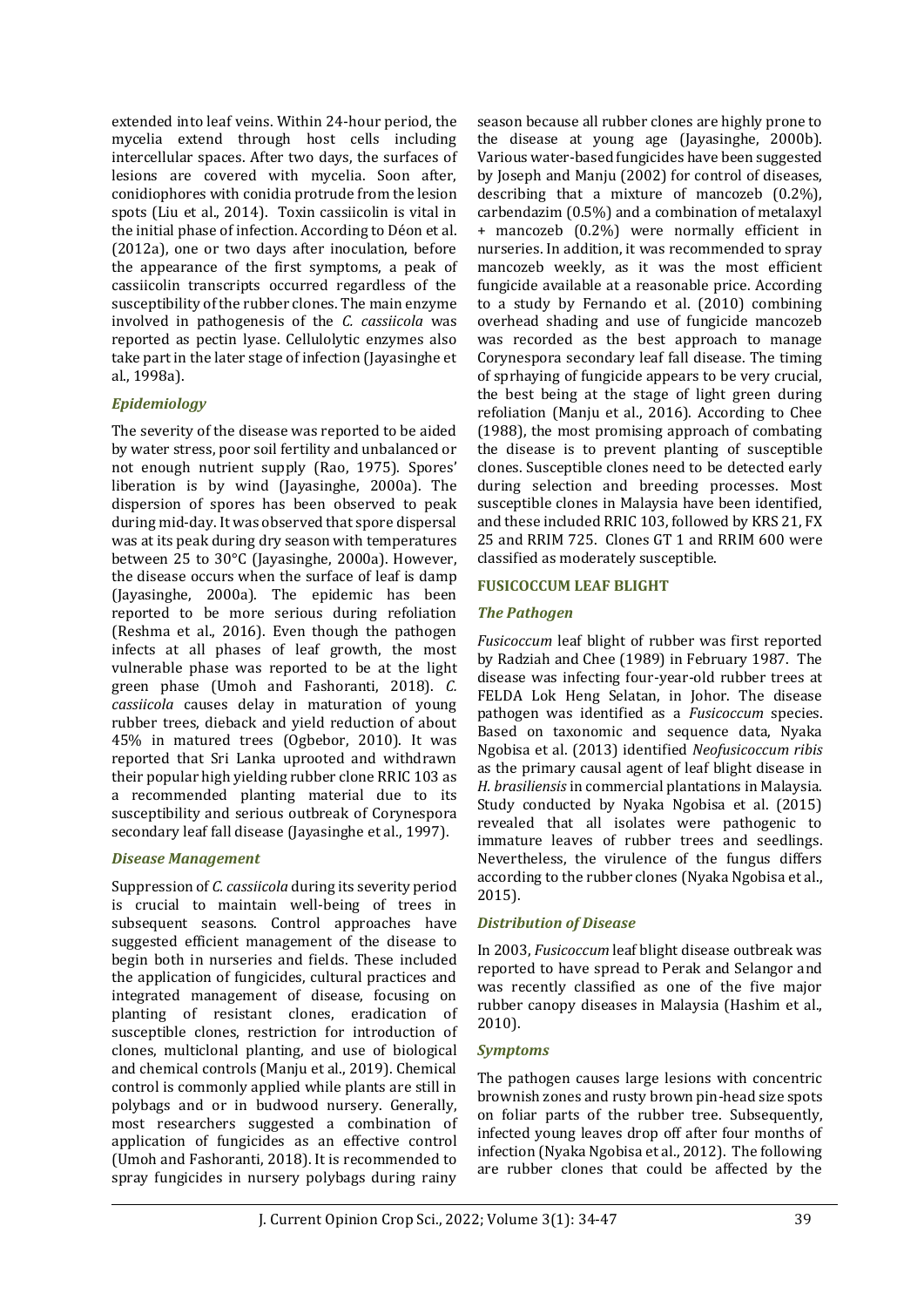disease: PR 261, PB 260, PB 217, PB 255, RRIM 600, RRIM 2023, RRIM 2024, RRIM 2025, RRIM 3001 and PB 350 (Radziah and Chee, 1989; Murnita et al., 2008).

#### *Disease Cycle*

To date, no literature describing the disease cycle specifically on *Neofusicoccum ribis* is available.

#### *Epidemiology*

Infection of the genus *Neofusicoccum* was generally believed to develop via spores and through seeds. It has the capability of colonizing the host without producing any visible symptoms and remains as endophytes in the host (Slippers and Wingfield, 2007). Transition into pathogenic phase was cited to be associated with environmental stresses such as nutrient deficiencies, extreme temperature fluctuations, drought and mechanical injuries (Lopes et al., 2016).

#### *Disease Management*

The current method used to control this disease is by application of fungicides, carbendazim, propiconazole and benomyl by continuous weekly spraying until no symptoms appear (MRB, 2018). Based on Percentage of Disease Intensity (PDI), rubber clones used in the study were classified into three groups according to their capability to endure infection following artificial inoculation. Group 1 consists of susceptible clones (PDI > 10%) which comprises of clones PB 350, RRIM 2024 and RRIM 2023. Group 2 consists of moderately resistant clones (PDI > 5%) which include RRIM 2025 and PB 260 while Group 3 are resistant clones (PDI < 5%) including RRIM 2007 and RRIM 2002 (Nyaka Ngobisa et al., 2015).

#### **PHYTOPHTHORA ABNORMAL LEAF FALL**

#### *The Pathogen*

The genus *Phytophthora* causes disease in nearly all components of a rubber tree excluding roots. Abnormal leaf fall disease caused by *Phytophthora* spp. is one of the most damaging infections of a rubber tree. *P. palmivora*, *P. botryosa* and *P. meadii,*  have been reported to cause abnormal leaf fall in Malaysia (Krishnan et al., 2019). Currently, there is no report describing any specific virulent strain of the pathogen infecting Malaysian rubber trees.

#### *Distribution of the Disease*

It has been reported that *Phytophthora* diseases are present in rubber growing countries including Malaysia, Costa Rica, India, Venezuela, Sri Lanka, Thailand, Myanmar, Cambodia, Liberia and Vietnam (Krishnan et al., 2019).

#### *Symptoms*

In the early stages of the disease outbreak, leaves of infected plants generally remain healthy and green. The colour of the lamina of fallen leaves gradually change colour from green to yellow. Fruits of infected rubber trees remain intact and turn dark in colour. In severe infection, the fruits rot. Falling of leaves negatively affects timber output besides reducing crop yield (Krishnan et al., 2019).

#### *Disease Cycle*

*Phytophthora* sp*.* favours tropical climate with prolonged damp conditions. The establishment and dispersal of disease occur during damp rainy season when there is enough moisture (Krishnan et al., 2019). Fundamentally, *Phytophthora* is a soil-borne organism although some species can be spread by other methods (Drenth and Guest, 2004). Epidemics begins when the environmental conditions are favourable for the germination of primary inocula. Primary inocula exist as chlamydospores and mycelia in infected soils, bark cankers, roots and mummified pods or fruits. Asexual reproduction of *Phytophthora* species may have up to three asexual spore forms, which are chlamydospores, sporangia and zoospores (Drenth and Guest, 2004). Asexual sporangia are spread either by water or wind (Krishnan et al., 2019). Sporangia germinate by establishing germtubes or invasive hyphae or evolve into biflagellate zoospores. The flagella of the zoospores play a part in the spread and epidemics of *Phytophthora* species (Cline et al., 2008). After the zoospores get attached to a host surface, they germinate and form germtubes which subsequently develop over the plant surface and finally form appressoria. Consequently, the appressoria penetrate the epidermis of the host (Latijnhouwers et al., 2003).

#### *Epidemiology*

If infection succeeds, secondary inocula are produced and trigger the disease epidemic. The sporangia can also be released and spread by wind, water and through contact with vectors (Drenth and Guest, 2004). Sexual reproduction results in the production of oospores. The germination of oospores from previous season is the beginning of an inoculum development (Drenth and Guest, 2004). The oospores live in twigs, leaves, infected dried pods and also on the soils (Drenth and Guest, 2004). Infection is more frequent on petioles of leaves often seen with an exudation of latex. Water-soaked lesions exhibited on leaf petioles turn dark brown or black in colour (Krishnan et al., 2019). A drop of coagulated latex often exudes from a lesion. Lesions could also be seen on foliar parts exhibiting dull green colour which later changes to black. The pathogen also infects young twigs and growing shoots which later cause rotting and dieback of shoots. The petioles, leaves, pods and tender shoots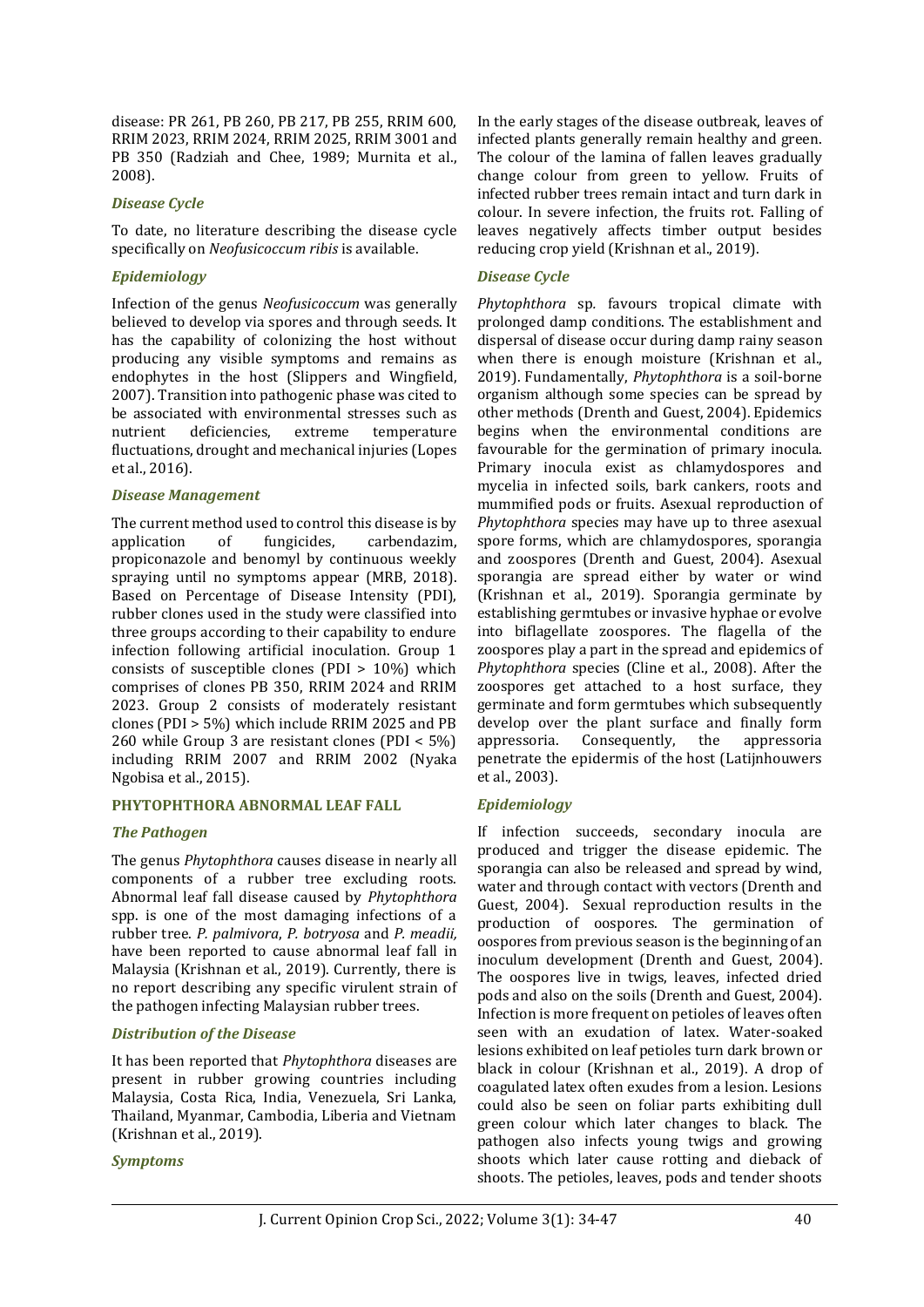can also be infected causing massive defoliation and crop loss (Krishnan et al., 2019). The disease causes leaves to fall and shoots to rot leading to major dieback. Consequently, growth becomes stunted and this delays maturation of the rubber trees. Extensive defoliations of matured rubber trees cause great loss in terms of economy. The disease also reduces growth of rubber trees which results in decreased latex yield (Krishnan et al., 2019). When climatic conditions are ideal for the pathogen, leaf fall can be more extensive particularly in vulnerable clones. Leaf falls also result in fallen leaves covering the entire ground forming a carpet (Krishnan et al., 2019). Phytophthora abnormal leaf fall of rubber becomes outstanding during the monsoon season (Krishnan et al., 2019).

#### *Disease Management*

The current method used to control Phytophthora abnormal leaf fall in rubber is through the application of fungicide, copper oxychloride in mineral oil by spraying before the monsoon season begins. The method has been used widely in Malaysia, Sri Lanka and India (MRB, 2018). The best alternative method apart from chemical control is by planting tolerant or resistant clones. Formerly famous rubber clone RRIM 600 and PR 107 were susceptible to this disease in most rubber growing countries in Southeast Asia. Conversely, GT 1, PR 261, PR 255 and RRIM 712 are tolerant clones suggested for Southeast Asian regions (Anon, 1986).

#### **CONCLUSION**

There are five major leaf diseases of rubber tree in Malaysia. The diseases include secondary leaf falls of Oidium, Colletotrichum, Corynespora secondary leaf fall, Fusicoccum leaf blight and Phytophthora abnormal leaf fall. A new epidemic of leaf disease known as Pestalotiopsis secondary leaf fall also significantly affects Malaysian rubber plantations. Table 1 summarizes all the major diseases reviewed in this paper. Generally, the causal pathogens cause defoliation of leaves which eventually disrupt physiological processes such as photosynthesis, resulting in stunted growth rate and yield loss. These catastrophic leaf diseases most significantly affect smallholders as they depend solely on latex yield as their source of income. Malaysia was once the biggest producer of rubber; however, Thailand and Indonesia have over-taken the place as the leading rubber producer in the world. To curb the declining

rubber production, effective management on existing and current rubber diseases is a matter of prime importance. Lack of information on the virulent strains of pathogens infecting rubber trees in Malaysia has been a constraint in developing preventive or curative measures. Recent literature updating the list of susceptible or resistant clones towards particular diseases is scarce. Researchers should also update on the distribution of the disease so that better precaution could be implemented to control the spread and movement of the pathogen particularly in international trade. For each disease discussed in the present review, much information is still lacking. Further study needs to be carried out in order to provide comprehensive information, better understanding and to develop sustainable methods to combat the diseases for a brighter future of natural rubber industry in Malaysia.

#### **ACKNOWLEDGEMENT**

This project was supported by the Fundamental Research Grant Scheme (FRGS), administered through the Ministry of Higher Education, Malaysia (Grant No: FRGS/1/2018/WAB01/UPM/02/31).

#### **COMPETING INTERESTS**

The authors declare that they have no competing interests

#### **DATA AVAILABILITY STATEMENT**

The raw data used to support the findings of this study are available from the corresponding author upon request.

#### **REFERENCES**

- Anon. (1986). RRIM planting recommendations 1986-8. *Planters Bulletin of Rubber Research Institute of Malaysia*, *186*, 4-22.
- Anon. (1998). RRIM planting recommendations 1998–2000. *Planters Bulletin of Rubber Research Institute of Malaysia, 211*, 31–50.
- Braun, U., & Cook, R. T. A. (2012). *Taxonomic manual of the Erysiphales (powdery mildews)*. Utrecht, Netherlands: CBS-KNAW Fungal Biodiversity Centre.
- Breton, F., Sanier, C., & d'Auzac, J. (2000). Role of cassiicolin, a host-selective toxin, in pathogenicity of *Corynespora cassiicola*, causal agent of a leaf fall disease of *Hevea*. *Journal of Rubber Research, 3*(2), 115-128.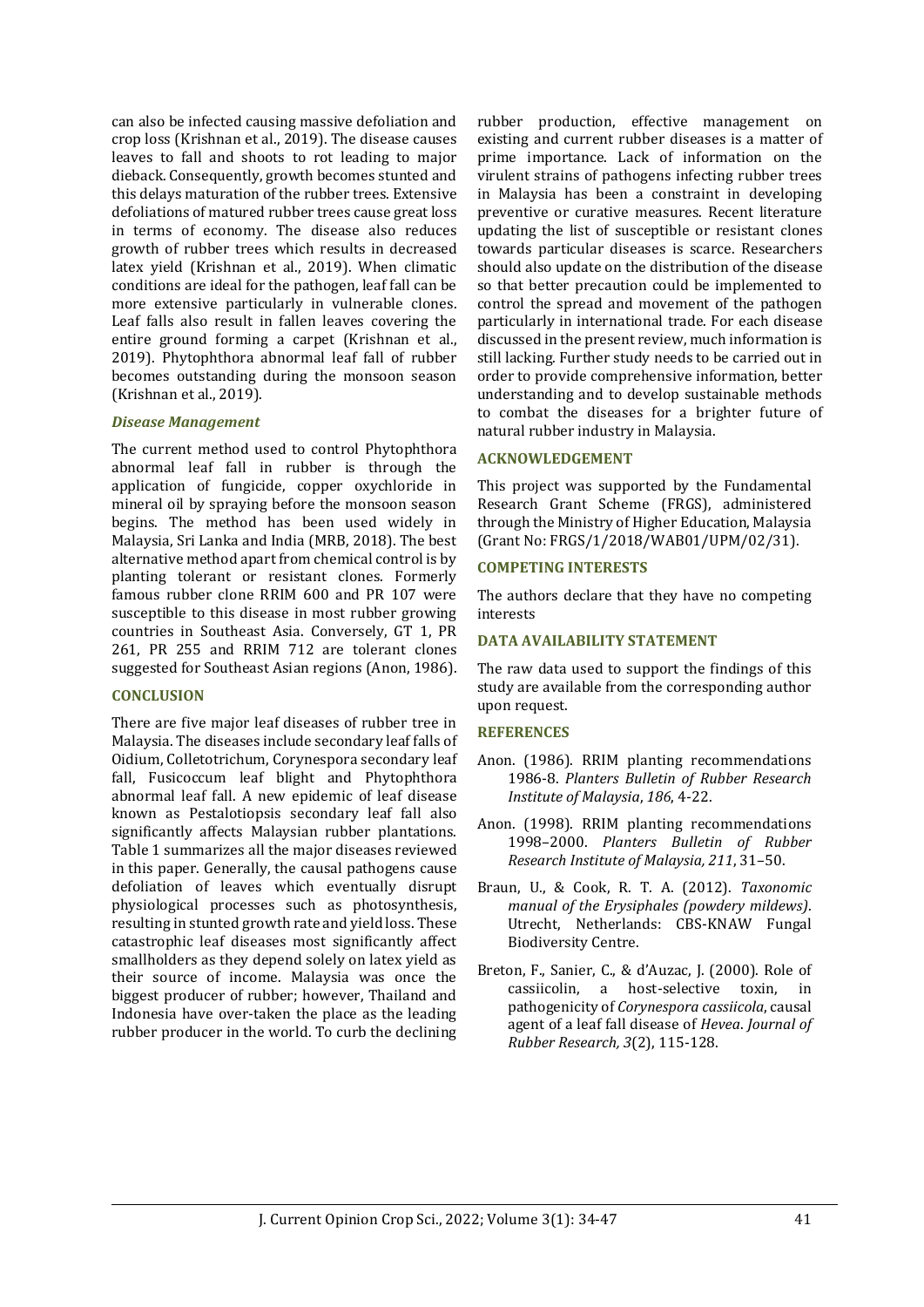| <b>DISEASE</b>                           | <b>ASPECTS OF DISEASES</b>                                                                                                                                                                                     |                                                                                                                                                                                                                                   |                                                                                                                                                                                                                                                                                                      |                                                                                                                                                                                                               |                                                                                                                  |  |
|------------------------------------------|----------------------------------------------------------------------------------------------------------------------------------------------------------------------------------------------------------------|-----------------------------------------------------------------------------------------------------------------------------------------------------------------------------------------------------------------------------------|------------------------------------------------------------------------------------------------------------------------------------------------------------------------------------------------------------------------------------------------------------------------------------------------------|---------------------------------------------------------------------------------------------------------------------------------------------------------------------------------------------------------------|------------------------------------------------------------------------------------------------------------------|--|
|                                          | Distribution                                                                                                                                                                                                   | Symptoms                                                                                                                                                                                                                          | Disease cycle                                                                                                                                                                                                                                                                                        | Epidemiology                                                                                                                                                                                                  | Disease Management                                                                                               |  |
| Oidium<br>secondary leaf<br>fall         | Malaysia,<br>Thailand,<br>Vietnam.<br>Cambodia,<br>Indonesia, India,<br>Sri Lanka,<br>Uganda, Tanzania,<br>Ghana, Congo,<br>Cameroon, China,<br>Brunei, Myanmar,<br>Malawi, Papua<br>New Guinea and<br>Brazil. | Infected young<br>leaves will shrink.<br>curl, crumple and<br>edges roll<br>inwards. White<br>patches of mycelia<br>grow on both side<br>of matures leaves<br>which later turn<br>yellow and brown,<br>forming necrotic<br>spots. | Conidiospores<br>1)<br>reach surface of leaves<br>and conidia form germ<br>tubes, and thereafter<br>appressoria at the end<br>of tubes.<br>2)<br>The appressoria<br>adhere spores to the<br>surface of host tissues<br>and start to invade host.<br>3) Haustoria, a feeding<br>structure, develop in | 1) High humidity<br>and temperature<br>between 25°C to<br>28°C are favourable<br>for survival of<br>pathogen.<br>2) Spores are spread<br>via wind.                                                            | Sulphur dusting.                                                                                                 |  |
| Colletotrichum<br>secondary leaf<br>fall | Malaysia and in<br>most rubber<br>growing countries<br>of Southeast Asia.<br>Sri Lanka, India<br>and China.                                                                                                    | Spots and<br>deformation on<br>mature leaves.                                                                                                                                                                                     | host cells indicating a<br>successful infection<br>1) Spores germinate and<br>produce melanised<br>appressorium which<br>penetrate host cuticle.                                                                                                                                                     | 1) Cloudy weather,<br>rainy days, slight<br>sunshine and<br>temperature of 29°C<br>favour spread of<br>pathogen.<br>2) Spores are spread<br>via infected seeds,<br>air currents, water<br>splash and insects. | Application of fungicides<br>such as chlorothalonil and<br>propineb once a week until<br>the leaves are matured. |  |
|                                          |                                                                                                                                                                                                                |                                                                                                                                                                                                                                   | 2) Soon after<br>penetration, infection<br>vesicles and primary<br>hyphae are formed.                                                                                                                                                                                                                |                                                                                                                                                                                                               |                                                                                                                  |  |
|                                          |                                                                                                                                                                                                                |                                                                                                                                                                                                                                   | 3) Later, secondary<br>hyphae develop and<br>colonize neighbouring<br>cells.                                                                                                                                                                                                                         |                                                                                                                                                                                                               |                                                                                                                  |  |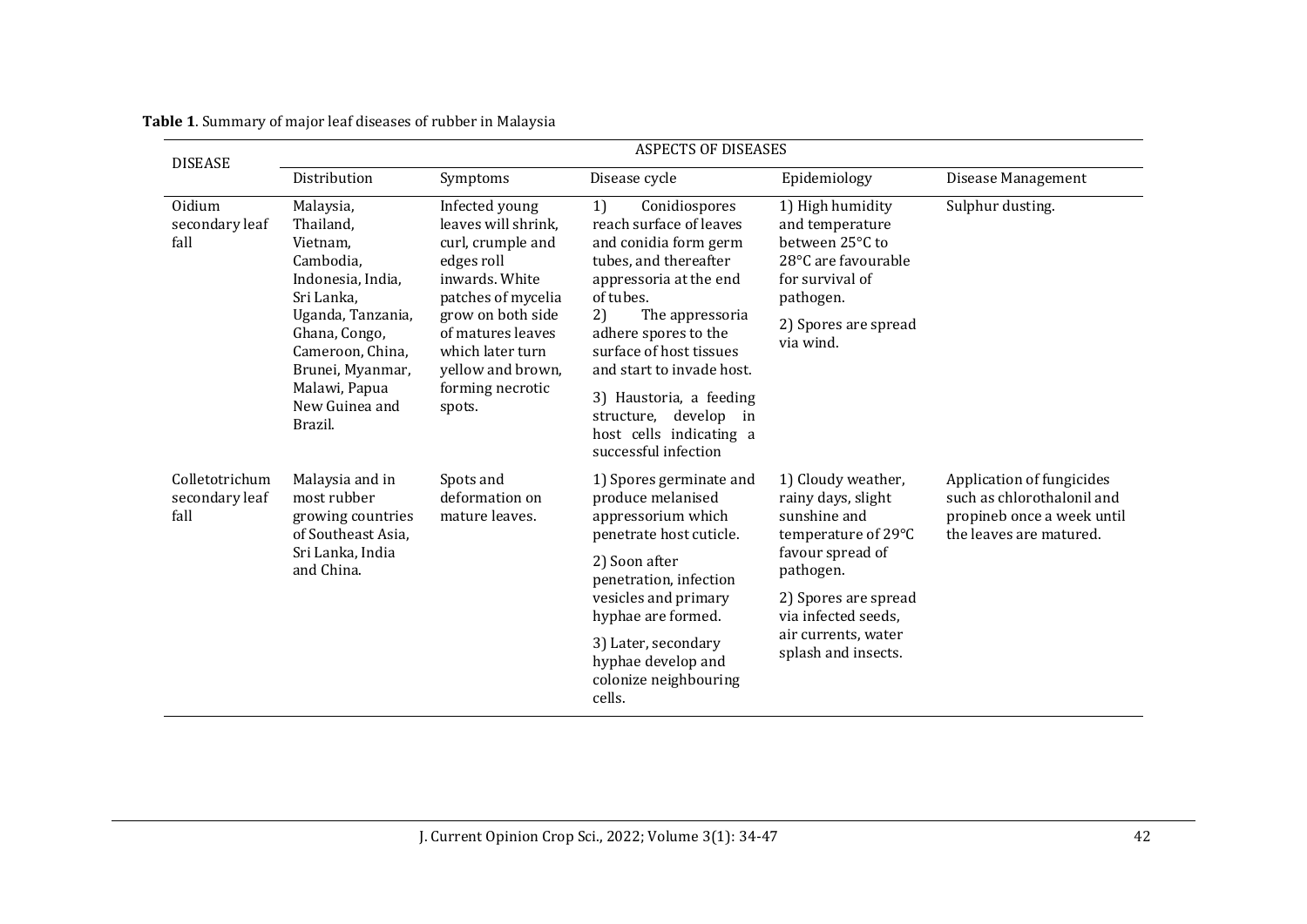| Corynespora<br>secondary leaf<br>fall | Sierra Leone,<br>India, Malaysia,<br>Indonesia,<br>Thailand, Sri<br>Lanka and African<br>countries. | 1) Circular<br>amphigenous<br>lesions with<br>brown or white<br>papery centre<br>encircled by<br>brown margins<br>with yellowish<br>halo surrounding<br>the ring.<br>2) The primary<br>veins or mini<br>veinlets adjacent<br>to infected spots<br>become dark in<br>colour giving rise<br>to 'fishbone' or<br>'railway-track' | 1) The conidia<br>germinate and germ<br>tubes produced and<br>infect leaves via wounds<br>and extended into the<br>veins.<br>2) Within 24 hours, the<br>mycelia extend through<br>host cells including<br>intercellular spaces.<br>3) The surface of lesions<br>covered by mycelia after<br>2 days. | 1) High moisture,<br>water stress, poor<br>soil fertility and<br>insufficient nutrient<br>increase severity of<br>disease.<br>2) Spores are spread<br>via wind.                                                                                                                                                      | Fungicide combination is<br>an effective control;<br>mixture of mancozeb<br>$(0.2\%)$ , carbendazim<br>$(0.5\%)$ and a combination<br>of metalaxyl and mancozeb<br>$(0.2\%)$ . |
|---------------------------------------|-----------------------------------------------------------------------------------------------------|-------------------------------------------------------------------------------------------------------------------------------------------------------------------------------------------------------------------------------------------------------------------------------------------------------------------------------|-----------------------------------------------------------------------------------------------------------------------------------------------------------------------------------------------------------------------------------------------------------------------------------------------------|----------------------------------------------------------------------------------------------------------------------------------------------------------------------------------------------------------------------------------------------------------------------------------------------------------------------|--------------------------------------------------------------------------------------------------------------------------------------------------------------------------------|
|                                       |                                                                                                     | appearances.                                                                                                                                                                                                                                                                                                                  |                                                                                                                                                                                                                                                                                                     |                                                                                                                                                                                                                                                                                                                      |                                                                                                                                                                                |
| Fusicoccum<br>leaf blight             | Malaysia                                                                                            | Large lesions with<br>concentric<br>brownish zones<br>and rusty brown<br>pin head size spots<br>on rubber leaves.                                                                                                                                                                                                             | To date, no literature<br>describing the disease<br>cycle specifically on<br>Neofusicoccum ribis<br>available.                                                                                                                                                                                      | 1) Infection via<br>spores and through<br>seeds.<br>2) Neofusicoccum<br>ribis may remain as<br>endophytees in host<br>and transit into<br>pathogenic phase<br>when triggered by<br>environmental<br>stress, nutrient<br>deficiencies, extreme<br>temperature<br>fluctuations, drought<br>and mechanical<br>injuries. | Application of fungicides<br>carbendazim,<br>propiconazole and<br>benomyl by spraying<br>continuously once a week<br>until no symptom appears.                                 |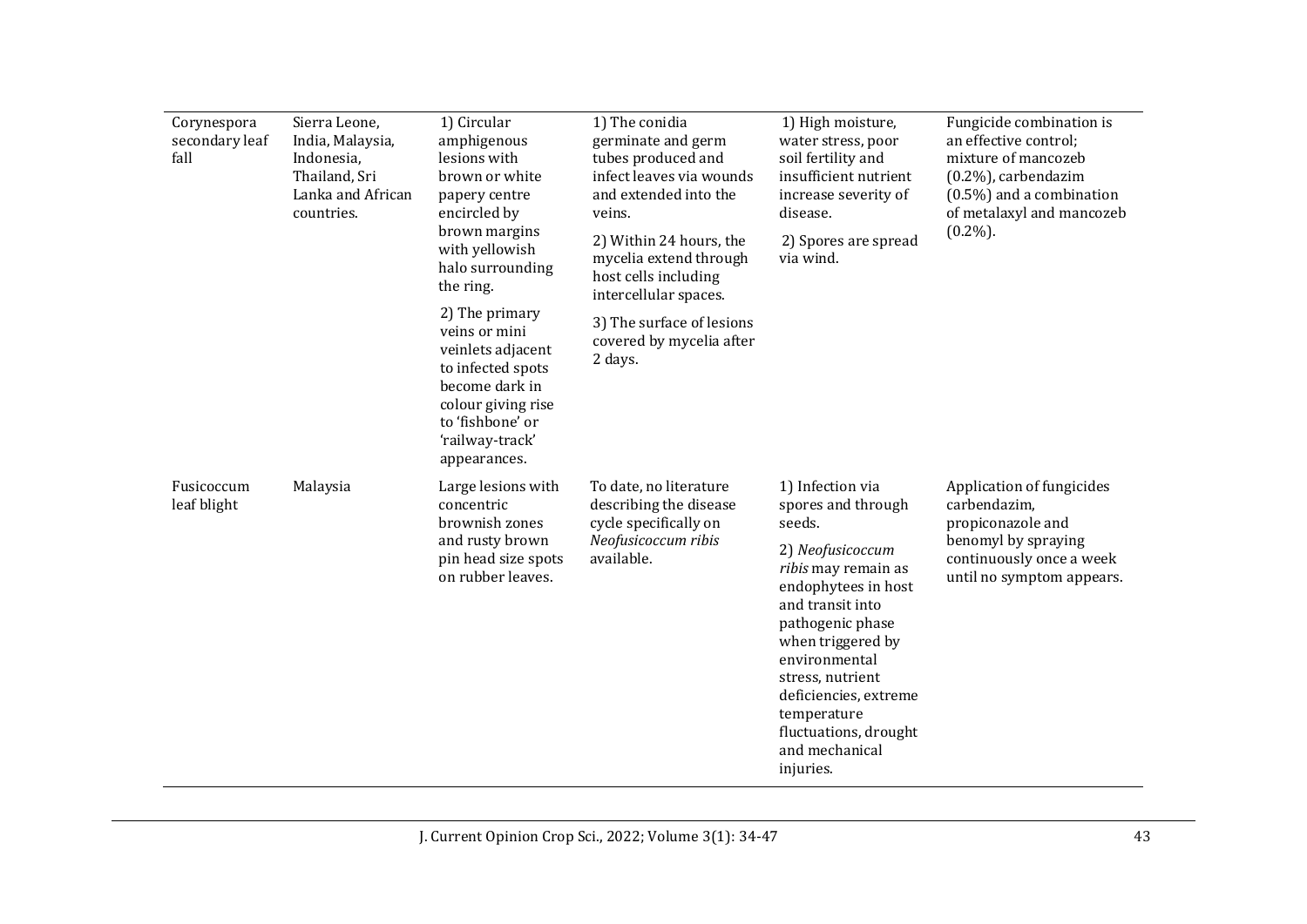| Phytophthora<br>abnormal leaf<br>fall    | Malaysia, Costa<br>Rica, India,<br>Venezuela, Sri<br>Lanka, Thailand,<br>Myanmar,<br>Cambodia, Liberia<br>and Vietnam | 1) The colour of<br>lamina of fallen<br>leaves gradually<br>change from green<br>to yellow.<br>2) The fruits of<br>rubber persist on<br>tree and turn to<br>dark in colour. In<br>severe case, the<br>fruits rotted. | 1) Sporangia germinate<br>by establishing<br>germtubes or invasive<br>hyphae or evolve into<br>biflagellate zoospores.<br>2) Zoospores become<br>attached | 1) Spread by wind,<br>water and other<br>vectors.<br>2) Severe during<br>monsoon seasons.                         | Application of fungicide<br>copper oxychloride in<br>mineral oil by spraying<br>before a monsoon season<br>begins. |
|------------------------------------------|-----------------------------------------------------------------------------------------------------------------------|----------------------------------------------------------------------------------------------------------------------------------------------------------------------------------------------------------------------|-----------------------------------------------------------------------------------------------------------------------------------------------------------|-------------------------------------------------------------------------------------------------------------------|--------------------------------------------------------------------------------------------------------------------|
| Pestalotiopsis<br>secondary leaf<br>fall | Indonesia,<br>Malaysia, India,<br>Thailand, Sri<br>Lanka                                                              | Circular spots<br>with brown<br>necrotic lesions on<br>matured rubber<br>leaves                                                                                                                                      | No information available<br>on disease cycle of<br>pathogen.                                                                                              | 1) Wet, high<br>humidity and rainy<br>season favour spread<br>of pathogen.<br>2) Spread through<br>water and air. | Spraying with fungicides<br>such as chlorothalonil,<br>mancozeb, propineb,<br>propiconazole and<br>hexaconazole.   |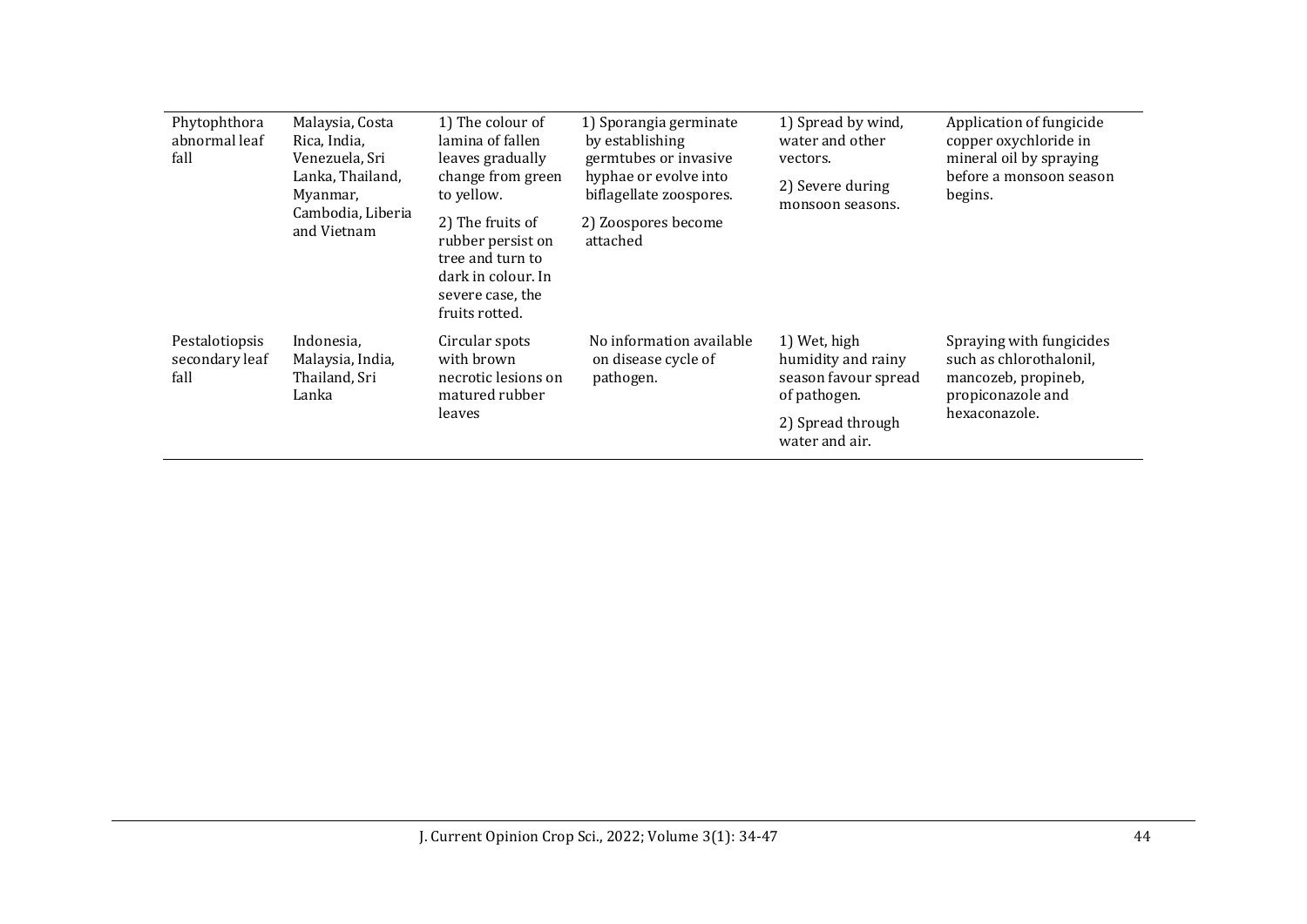- Brown, A. E., & Soepena, H. (1994). Pathogenicity of *Colletotrichum acutatum* and *C.gloeosporioides* on leaves of *Hevea* spp. *Mycological Research, 98*(3), 264-266.
- Chee, K. H. (1988). Studies on sporulation, pathogenicity and epidemiology of *Corynespora cassiicola* on *Hevea* rubber. *Journal of Natural Rubber Research, 3*(1), 21-29.
- Cline, E. T., Farr, D. F., & Rossman, A. Y. (2008). A synopsis of *Phytophthora* with accurate scientific names, host range and geographic distribution. *Plant Health Progress, 9*(1), 32. doi: 10.1094/PHP-2008-0318-01-RS
- Déon, M., Bourré, Y., Gimenez, S., Berger, A., Bieysse, D., de Lamotte, F., ... Pujade-Renaud, V. (2012a). Characterization of a cassiicolin-encoding gene from *Corynespora cassiicola*, pathogen of rubber tree (*Hevea brasiliensis*). *Plant Science*, *185-186*, 227-237. doi: 10.1016/j.plantsci.2011.10.017
- Déon, M., Scomparin, A., Tixier, A., Mattos, C. R. R., Leroy, T., Sequin, M., ... Pujade-Reaud, V. (2012b). First characterization of endophytic *Corynespora cassiicola* isolates with variant cassiicolin genes recovered from rubber trees in Brazil. *Fungal Diversity, 54,* 87-99.
- Drenth, A., & Guest, D. I. (Eds.). (2004). *Diversity and management of Phytophthora in Southeast Asia*. Melbourne, Australia: BPA Print Group Pty Ltd.
- Fernando, T. H., Jayasinghe, C. K., Wijesundera, R. L., & Siriwardana, D. (2010). Screening of fungicides against Corynespora leaf fall disease of rubber under nursery conditions. *Journal of Plant Diseases and Protection, 117*(3), 117-121.
- Fernando, T. M. (1971). Oidium leaf disease: The effect of environment and control measures on incidence of disease and atmospheric spore concentration. *Quarterly Journal Rubber Research Institute of Ceylon, 48,* 100-111.
- Fox, J. M., & Castella, J. C. (2013). Expansion of rubber (*Hevea brasiliensis*) in Mainland Southeast Asia: What are the prospects for smallholders? *Journal of Peasant Studies, 40*(1), 155–170. doi: [10.1080/03066150.2012.750605](https://doi.org/10.1080/03066150.2012.750605)
- Guyot, J., Omanda, E. N., Ndoutoume, A., Otsaghe, A. M., Enjalric, F., Grégoire, H., & Assoumou, N. (2001). Effect of controlling Colletotrichum leaf fall of rubber tree on epidemic development and rubber production. *Crop Protection, 20*(7), 581- 590.
- Hashim, H., Harom, M. A., Osman, F. N., & Al Junid, S. A. M. (2010). Classification of rubber tree leaf

disease using spectrometer. In *2010 Fourth Asian International Conference on Mathematical/Analytical Modelling and Computer Simulation* (pp. 302-306). Shah Alam, Malaysia: IEEE.

- Heng, T. S., & Joo, G. K. (2017). Rubber. *Encyclopedia of Applied Plant Sciences, 3*(2), 402–409. [doi:](https://doi.org/10.1016/B978-0-12-394807-6.00175-1)  [10.1016/B978-0-12-394807-6.00175-1](https://doi.org/10.1016/B978-0-12-394807-6.00175-1)
- Jayasinghe, C. K. (2000a). *Corynespora* leaf fall: The most challenging rubber disease in Asian and African continents. *Bulletin of the Rubber Research Institute of Sri Lanka, 42,* 56-64.
- Jayasinghe, C. K. (2000b). Corynespora leaf fall of rubber in Sri Lanka: Diversity of the pathogen and pathogenesis. In *International Rubber Research and Development Board (IRRDB) Workshop on Corynespora Leaf Fall of Rubber.* Kuala Lumpur, Malaysia: IRRDB.
- Jayasinghe, C. K., & Jayaratne, R. (1997). Impact of management strategies of *Hevea* diseases on the environment. *Bulletin of the Rubber Research Institute of Sri Lanka, 35*, 19–21.
- Jayasinghe, C. K., Fernando, T. H. P. S., & Priyanka, U. M. S. (1998a). Production of cell wall degrading enzymes by *Corynespora cassiicola* in culture and infected rubber tissue. *Journal of the Rubber Research Institute of Sri Lanka, 81*, 1-13.
- Jinji, P., Xin, Z., Yangxian, Q., Yixian, X., Huiqiang, Z., & He, Z. (2007). First record of *Corynespora* leaf fall disease of *Hevea* rubber tree in China. *Australasian Plant Disease Notes*, *2*(1), 35-36. doi: 10.1071/DN07017
- Joseph, A., & Manju, M. J. (2002). Control of *Corynespora* leaf disease in rubber nurseries. In *National Symposium on Crop Protection and WTO (22-25 January 2002) – An Indian Perspective.* Kasaragod, Kerala: Central Plantation Crops Research Institute.
- Krishnan, A., Joseph, L., & Roy, C. B. (2019). An insight into *Hevea* - *Phytophthora* interaction: The story of *Hevea* defence and *Phytophthora* counter defence mediated through molecular signalling. *Current Plant Biology*, *17*, 33–41. [doi:](https://doi.org/10.1016/j.cpb.2018.11.009)  [10.1016/j.cpb.2018.11.009](https://doi.org/10.1016/j.cpb.2018.11.009)
- Latijnhouwers, M., de Wit, P. J., & Govers, F. (2003). Oomycetes and fungi: Similar weaponry to attack plants. *Trends in Microbiology, 11*(10), 462-469. doi: [10.1016/j.tim.2003.08.002](http://doi.org/10.1016/j.tim.2003.08.002)
- Liu, X. M., Qi, Y. X., Zhang, X., Xie, Y. X., Zhang, H., Wei, Y. X., ... Pu, J. J. (2014). Infection process of *Corynespora cassiicola* tagged with GFP on *Hevea brasiliensis. Australasian Plant Pathology, 43*(5), 523-525.

J. Current Opinion Crop Sci., 2022; Volume 3(1): 34-47 45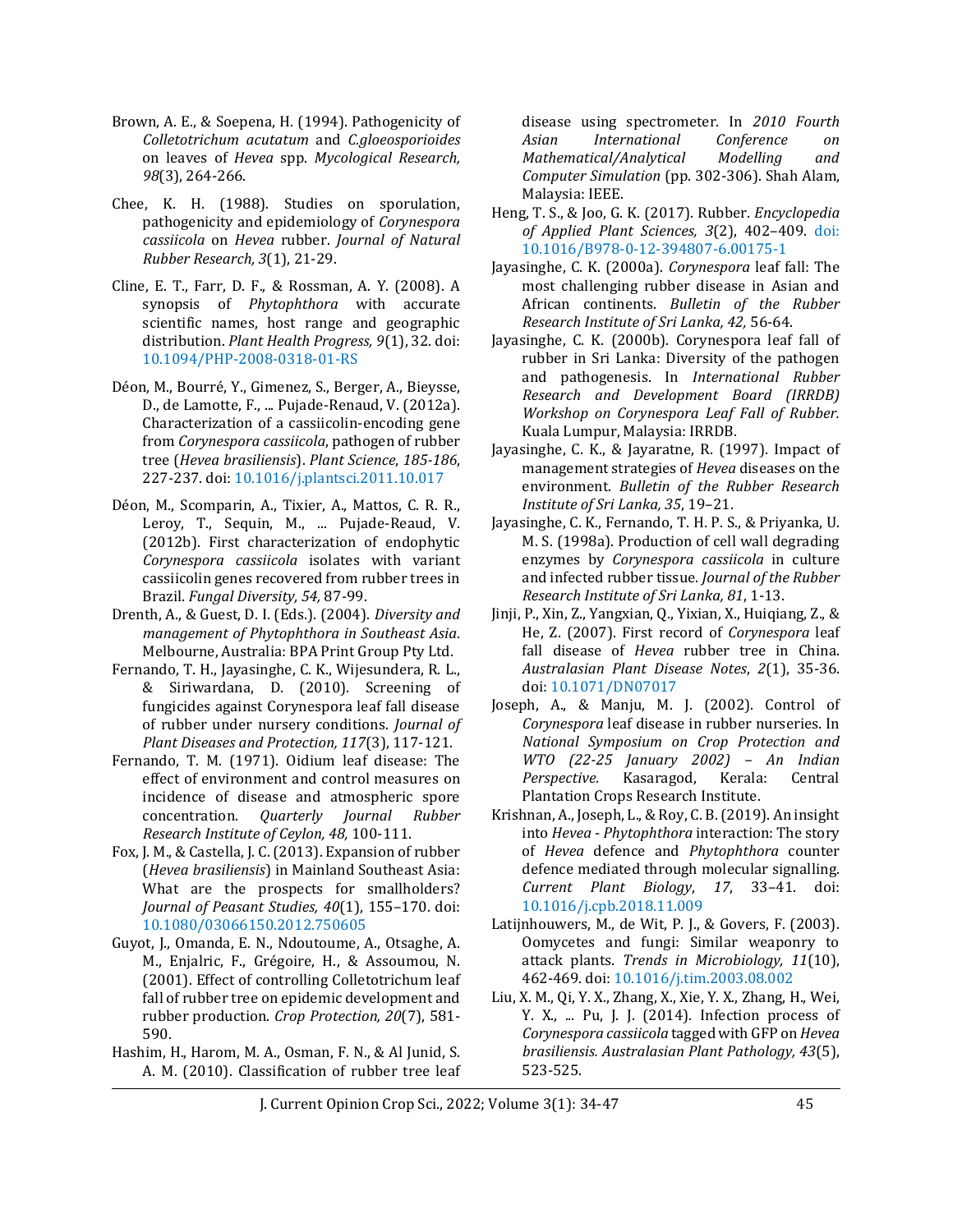- Liyanage, A. D. S., Peries, O. S., Dharmaratne, A., Fernando, B., Irugalbandara, Z. E., Wettasinghe, S., & Wettasinghe, P. C. (1986). Biology of *Oidium heveae*, the powdery mildew fungus of *Hevea brasiliensis*. In *Proceedings of the International Rubber Conference* (pp. 291-313). Kuala Lumpur, Malaysia: Rubber Research Institute of Malaysia.
- Liyanage, K. K., Khan, S., Mortimer, P. E., Hyde, K. D., Xu, J., Brooks, S., & Ming, Z. (2016). Powdery mildew disease of rubber tree. *Forest Pathology, 46*(2), 90–103. [doi: 10.1111/efp.12271](https://doi.org/10.1111/efp.12271)
- Lopes, A., Barradas, C., Phillips, A. J. L., & Alves, A. (2016). Diversity and phylogeny of *Neofusicoccum* species occuring in forest and urban environments in Portugal. *Mycosphere, 7*(7), 906-920.
- Malaysian Rubber Board. (2018). *Ciri-ciri penyakit pokok getah di Malaysia dan kaedah pengawalan*  [Characteristics of rubber tree diseases in Malaysia and control methods]. Kuala Lumpur, Malaysia.
- Manju, M. J. (2011). *Epidemiology and management of Corynespora leaf fall disease of rubber caused by Corynespora cassiicola (Berk & Curt.) Wei* (Unpublished doctoral thesis), University of Agricultural Sciences, Dharwad.
- Manju, M. J., Benagi, V. I., Shankarappa, T. H., Kuruvilla, J. C., & Vinod, K. K. (2014). Dynamics of Corynespora leaf fall and Colletotrichum leaf spot diseases of rubber plants (*Hevea brasiliensis*). *Journal of Mycology and Plant Pathology, 44*(1), 108–112.
- Manju, M. J., Mushrif, S. K., Parasappa, H. H., Shankarappa, T. H., Benagi, V. I., Idicula, S.P., & Hegde, L. N. (2016). Survival ability of *Corynespora cassiicola* in rubber (*Hevea brasiliensis* Muell. Arg.) plantations. *International Journal of Life Sciences Scientific Research, 2*(2), 43-45.
- Manju, M. J., Mushrif, S., Santhosh, H. M., Patil, R. S., Shakarappa, T. H., Benagi, V. I., & Idicula, S. P. (2019). Evaluation of different fungi toxicants against *Corynespora cassiicola* causing Corynespora leaf fall (CLF) disease of rubber [*Hevea brasiliensis* Muell. Arg.,]. *International Journal of Current Microbiology and Applied Sciences, 8*(2), 1640-1647.
- Munch, S., Lingner, U., Floss, D. S., Ludwig, N., Sauer, N., & Deising, H. B. (2008). The hemibiotrophic lifestyle of *Colletotrichum* species*. Journal of Plant Physiology, 165*(1), 41-51.
- Murnita, M. M., Adam Malik, A. Z., & Masahuling, B. (2008). A study on morphology and characteristics of *Fusicoccum* isolates a causal of leaf blight on rubber. In *Poster presented during the International Conference on Plant Protection in the Tropics (27th-29th August 2008)*. Kuala Lumpur, Malaysia: Malaysian Plant Protection Society.
- Narayanan, C., & Mydin, K. K. (2012). Breeding for disease resistance in *Hevea* spp. - status, potential threats, and possible strategies. In *Proceedings of the Fourth International Workshop on the Genetics of Host-Parasite Interactions in Forestry: Disease and Insect Resistance in Forest Trees* (pp. 240–251). Kerala, India: Pacific Southwest Research Station, Forest Service, US Department of Agriculture.
- Newsam, A. (1960). *Plant pathology division report.* Kuala Lumpur, Malaysia: Rubber Research Institute Malaya.
- Noordin, W. D., Shafar, J. M., & Che, F. I. (2012). Assessment of selected *Hevea brasiliensis* (RRIM 2000 Series) seeds for rootstocks production. *African Journal of Agricultural Research, 7*(21), 3209-3216[. doi: 10.5897/ajar12.272](https://doi.org/10.5897/ajar12.272)
- Nyaka Ngobisa, A. I. C., Zainal Abidin, M. A., Wong, M. Y., & Wan Noordin, M. W. D. (2013). *Neofusicoccum ribis* associated with leaf blight on rubber (*Hevea brasiliensis*) in Peninsular Malaysia. *The Plant Pathology Journal, 29*(1), 10–16.
- Nyaka Ngobisa, A. I. C., Zainal Abidin, M. A., Wong, M. Y., Murnita, M. M. (2012). Cultural and morphological characterisations of *Fusicoccum* sp., the causal agent of rubber (*Hevea brasiliensis*) leaf blight in Malaysia. *Journal of Rubber Research, 15*(1), 64–79.
- Nyaka Ngobisa, A. I. C., Zainal Abidin, M. A., Wong, M. Y., Nasehi, A., & Godswill, N. N. (2015). Susceptibility of rubber (*Hevea brasiliensis*) clones to *Neofusicoccum ribis*. *World Journal of Agricultural Research, 3*(6), 198–202. [doi:](https://doi.org/10.12691/wjar-3-6-3)  [10.12691/wjar-3-6-3](https://doi.org/10.12691/wjar-3-6-3)
- Ogbebor, O. N. (2010). The status of three common leaf disease of Para rubber in Nigeria. *Journal of Animal and Plant Sciences, 6*(1), 567-570.
- Peries, O. S. (1966a). Present states and methods of control of leaf and panel diseases of *Hevea* in South East Asian and African countries. *Quarterly Journal Rubber Research Institute of Ceylon*, *42*, 35-47.
- Priyadarshan, P. M., Hoa, T. T. T., Huasun, H., de Gonçalves, P. S. (2005). Yielding potential of

J. Current Opinion Crop Sci., 2022; Volume 3(1): 34-47 46